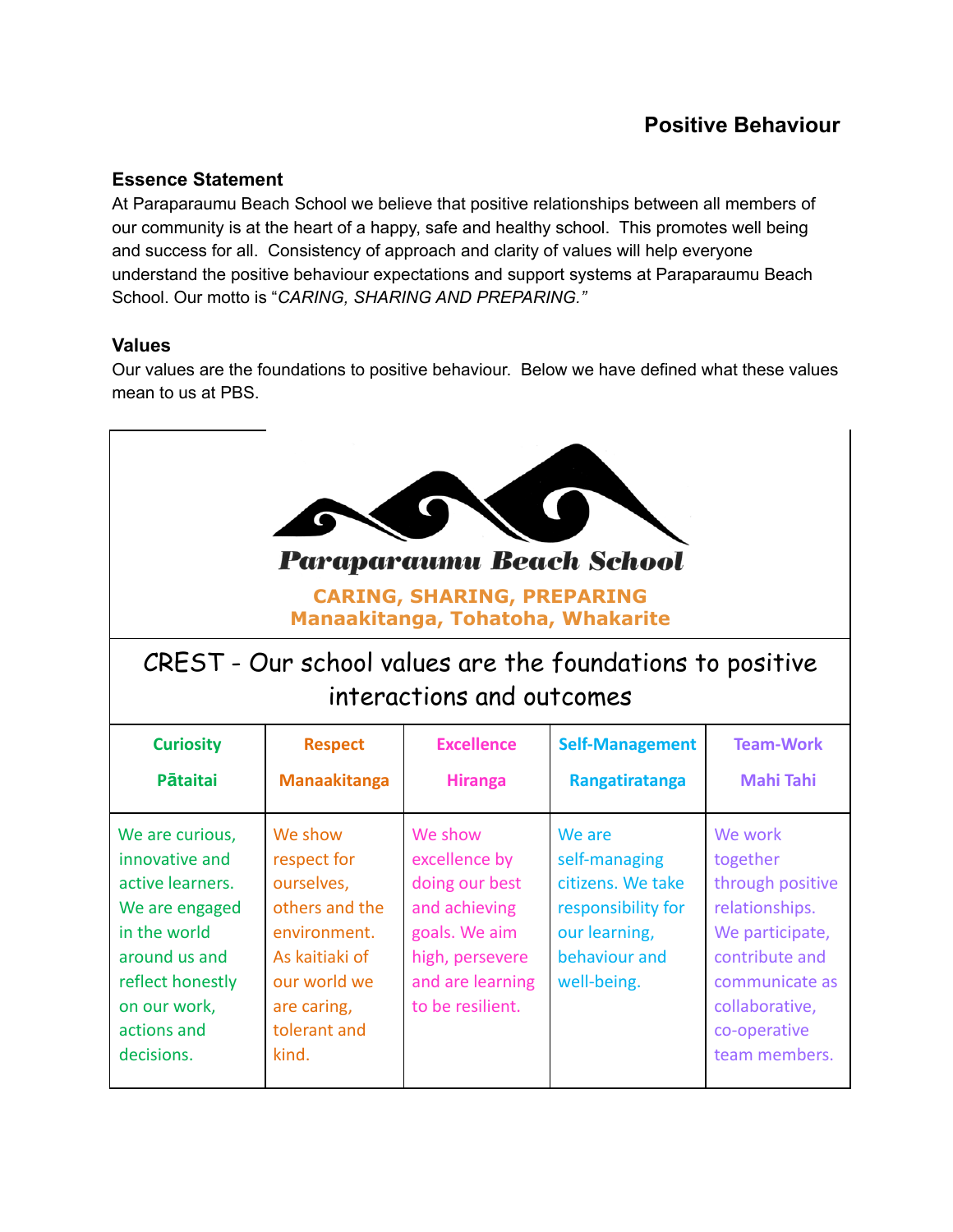#### Expectations

- We stay in bounds. This means we are not:
	- On the school drive and in the car park
	- Behind the caretaker's sheds on the field
	- In trees
	- On fences or in a neighbour's property
	- Behind Room 17-27 (unless in garden with an adult)
	- Down the bank at the back of the field
	- Beyond the red lines
- Students will follow instructions promptly.
- We wear sun hats in terms one and four.
- We sit down to eat our lunches where our teacher can supervise us.
- We do not have chewing gum or fizzy drinks at school.
- We walk bikes, scooters and other wheels, from the blue lines, into and out of the school grounds.
- We do not have toys or collectables at school.
- We play safely at school. We do not have play fighting.
- Tackle games are supervised by a qualified adult.
- We stay outside at break times unless our teacher has written our name on the board.
- Student cellphones are not to be used between 9 and 3pm.

# **Preferred Practice in Behaviour Management**

All teachers will:

- Model the school values we expect of students.
- Actively promote, teach and celebrate positive behaviour. For example Circle Time, Class Meetings and positive reinforcement systems.
- Jointly create classroom contracts / treaties outlining expectations at the start of the year. These will be communicated to parents.
- Ensure students know school values/ expectations through teaching and learning programmes and by referring and revisiting them on a regular basis.
- Ensure students understand a restorative approach will be used when addressing issues.
- Use least intrusive strategies first to minimise unnecessary confrontation and defuse the situation.
- Keep the focus on the primary behaviour issue when dealing with problems.
- Enter issues on e-Tap.
- Treat students in a fair and equitable way.
- Take into consideration contextual information when dealing with students (where possible).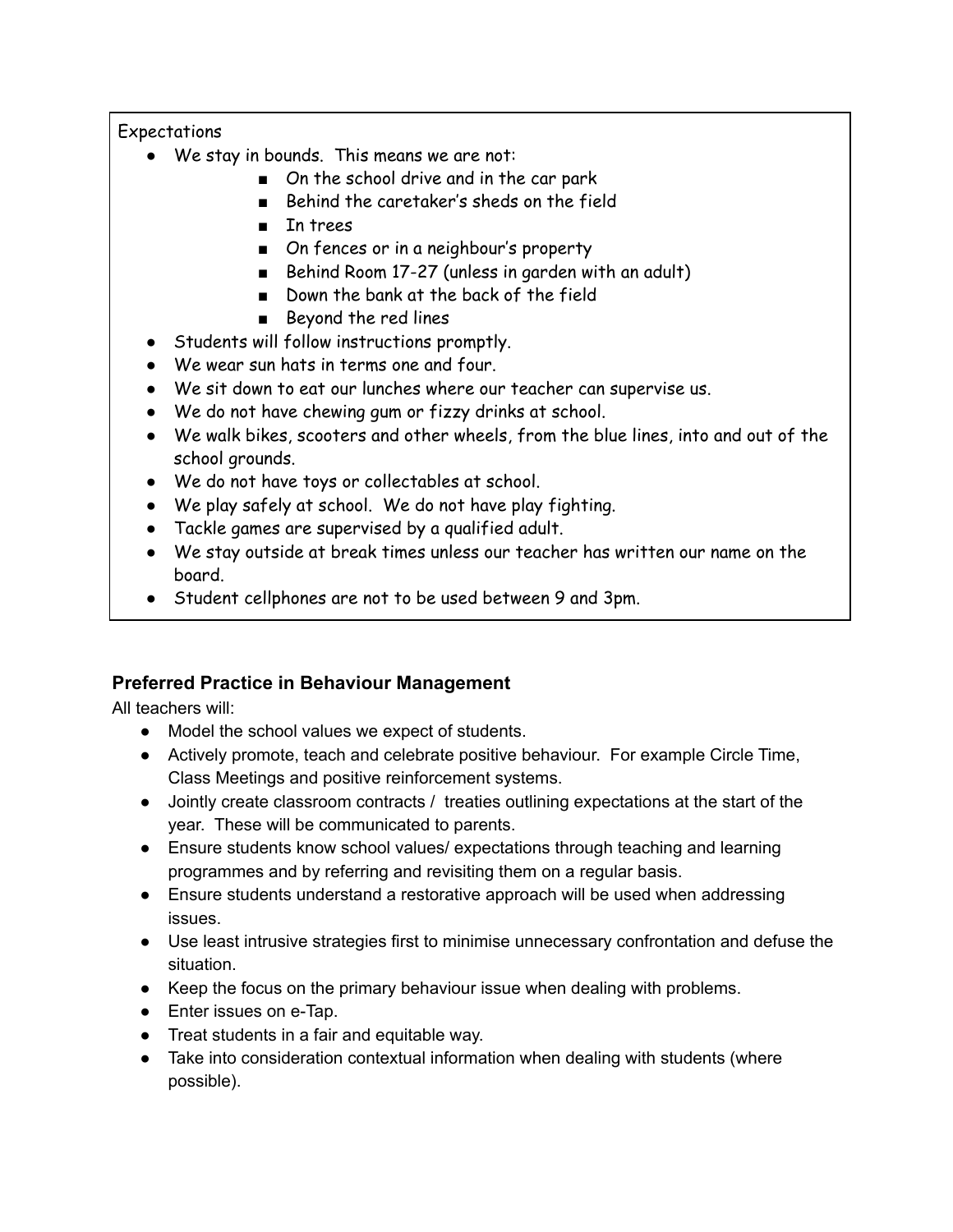#### **Restorative Practice**

*At PBS we use restorative practice. Restorative Practice promotes the development of well-rounded, socially and emotionally competent young people who are accountable for their behaviour and understand that what they do (or don't do) impacts on others in some way.* (Thorsborne).

Relationships are at the heart of restorative practice. We believe that misbehaviour impacts negatively on interpersonal relationships and restorative practice seeks to heal and put things right.

Restorative conferences provide a framework for cooperatively solving problems. All people involved will be heard and listened to, and be part of a fair process. Appropriate consequences and outcomes will be decided upon. We believe exposure to restorative strategies will empower students over time.

Participation in restorative processes is highly encouraged. If participants do not engage in the process, then staff will make decisions for others.

There are different types of conferences that can be used in different circumstances

- Walk and talk conferences (used in the playground)
- Individual conferences
- Small group conferences
- Classroom conferences
- Higher level conferences (involving all parties e.g. parents and outside agencies)

Types of consequences can include but are not limited to:

- value and rule reminders/warnings
- verbal or written apology
- behaviour think sheet
- opportunities to relearn i.e. prepare a speech on honesty
- opportunities to give back to the school i.e. picking up rubbish or cleaning affected area
- withdrawal from playground or class to think about their behaviour
- loss of privileges or responsibilities
- development of individual plans with teacher, Senior Management Team and parents (IBP)
- Stand down/Suspension/Exclusion

Resources, scripts (cards) and PD will be provided for all staff to ensure they are confident and able to facilitate conferences. Refer to pages 54-57 of Restorative Practices in Classrooms and documents in Team Drive. [Restorative](https://goo.gl/q8fxGy) Practice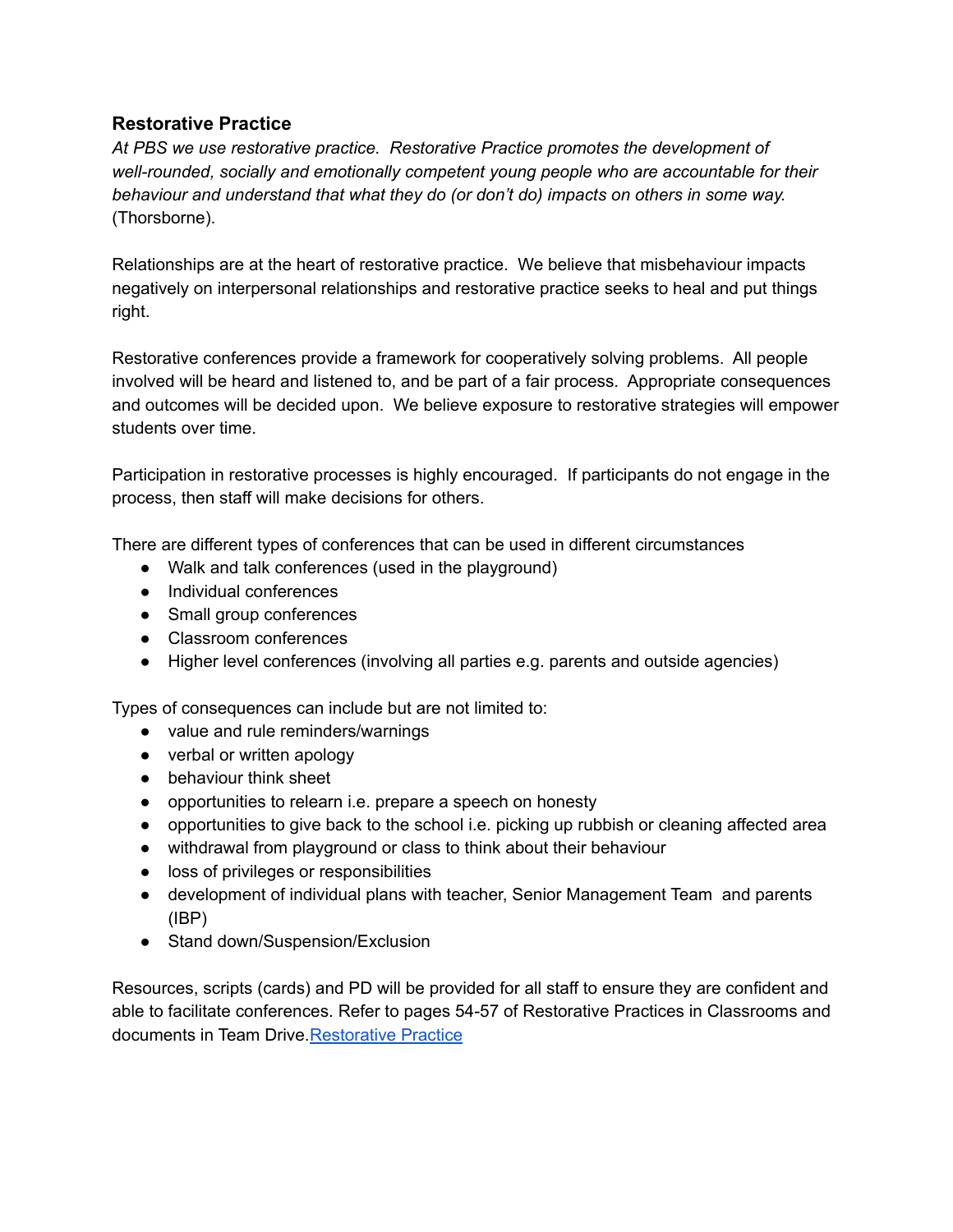### **Routines**

At Paraparaumu Beach School clear and consistent classroom routines will be established at the start of the school year. Routines contribute immensely to promoting positive behaviour.

Routines will include

- Class behaviour treaties /contracts, appropriate noise levels, leaving the room to use the bathroom etc.
- Moving around the classroom / school such as entering the staff room, library, office area
- Morning tea and lunchtime practices i.e. sitting to eat
- Wet lunch arrangements

The teacher will also carefully consider:

- Class management techniques e.g. signals for gaining attention
- Class seating plans/room organisation
- Placement of resources within the classroom
- Class time out plan

# **Collegial Support**

It is important that teachers do not struggle with behavioural issues alone. At PBS collegial support is an essential aspect of managing behaviour successfully. Some possible collegial support ideas:

- Form a buddy relationship with another staff member and organise a time out system. .
- Chat to a student's previous teacher.
- Allow time to discuss student pastoral / behavioural needs at syndicate meetings.
- Discuss strategies with your syndicate leader.
- Develop an action plan or IBP can seek assistance with the DP, AP or Principal.

### **Playground Routines**

While on playground duty, teachers need to:

- Be proactive.
- Be out to duty on time.
- Be providing an active presence so students see you are there to help to keep the play area safe and happy.
- Interact regularly with students and move around your designated area.
- Acknowledge great behaviour and deal with inappropriate behaviour by referring to the school expectations.
- Keep classroom teachers informed (of incident and your action) through conversations and / or entries on eTap.
- Pass any pertinent information onto the next duty teacher.
- Where required, follow up with Restorative Conferences e.g. Walk and Talk.
- Wear high viz gear.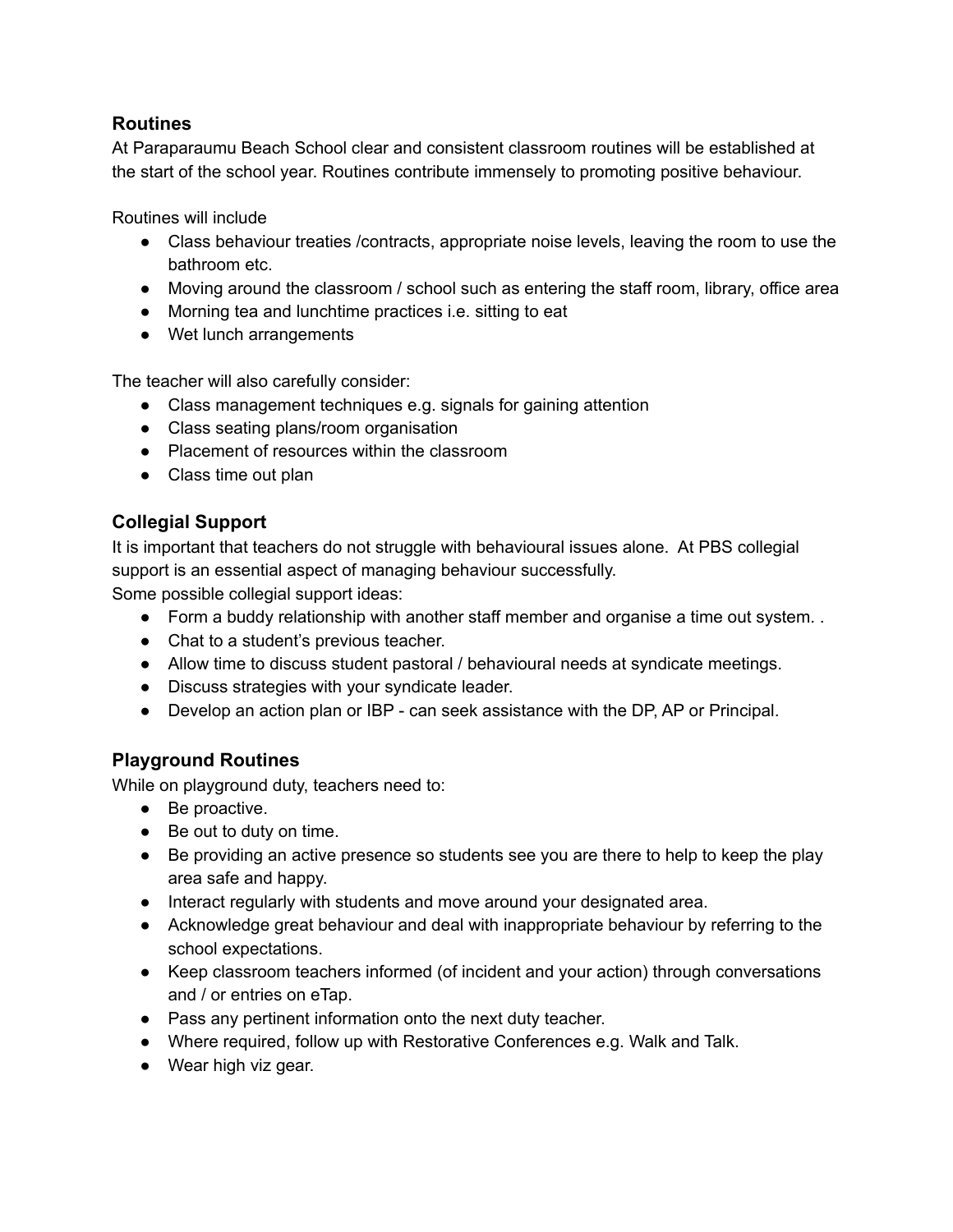### **Eliminating Bullying**

We view any type of unpleasant behaviour towards another school member as serious, as it goes against the vision, values and expectations PBS is trying to promote.

# *Definition of Bullying:*

*Bullying is deliberate Bullying involves a power imbalance (real or perceived) Bullying has an element of repetition Bullying is harmful MOE 2015*

Staff can use the following processes to help eliminate acts of bullying:

- 1. Raise the awareness towards bullying through classroom discussion and the explicit teaching of values.
- 2. Ensure your students have a clear understanding of what bullying is.
- 3. Ensure your students know they have a duty to support other students. Support can take a number of forms e.g. seeking help from an adult.
- 4. Seek resources to increase teacher knowledge, support students and eliminate bullying
- See [www.bullyingfree.nz](http://www.bullyingfree.nz)
- MOE resources such as Safe Schools: Strategies to Prevent bullying and Step Up Be Safe
- 5. Listen to students who complain of bullying and act on these situations.
- 6. Raise incidents with parents.
- 7. Role model respectful relationships.

# **Opportunities & Celebrations**

- To promote positive behaviour PBS provides opportunities for students to further develop, practise and demonstrate the behaviours and attitudes we value. Celebrations provide a way to acknowledge and promote great behaviour.
- The following is a sample of opportunities PBS aims to offer: Whānau Group activities and events, Kapa Haka, Student Council Representation, Peace Patrollers, buddy class activities, PE monitors, inter-class games, clubs and groups (teacher and/or student run), assembly hosts & presenters, leadership opportunities, community service, inter-school events, school representation e.g. Artsplash, Wearable Arts, Sports, Kapa Haka Hui.
- The following list outlines some of the ways PBS celebrates great student behaviour: Tu Meke Time, Assemblies, Board's Outstanding Achievement Award, Sir Peter Blake Young Leaders Award, Prize Giving, Student participation and representation, Student Council events, interclass sports challenges, Principal's, DP's, AP's and teacher's certificates and awards, Syndicate Fun Days, Buddy class events, School and syndicate newsletters acknowledging student achievements/representation, Recognition on school website or Facebook page.